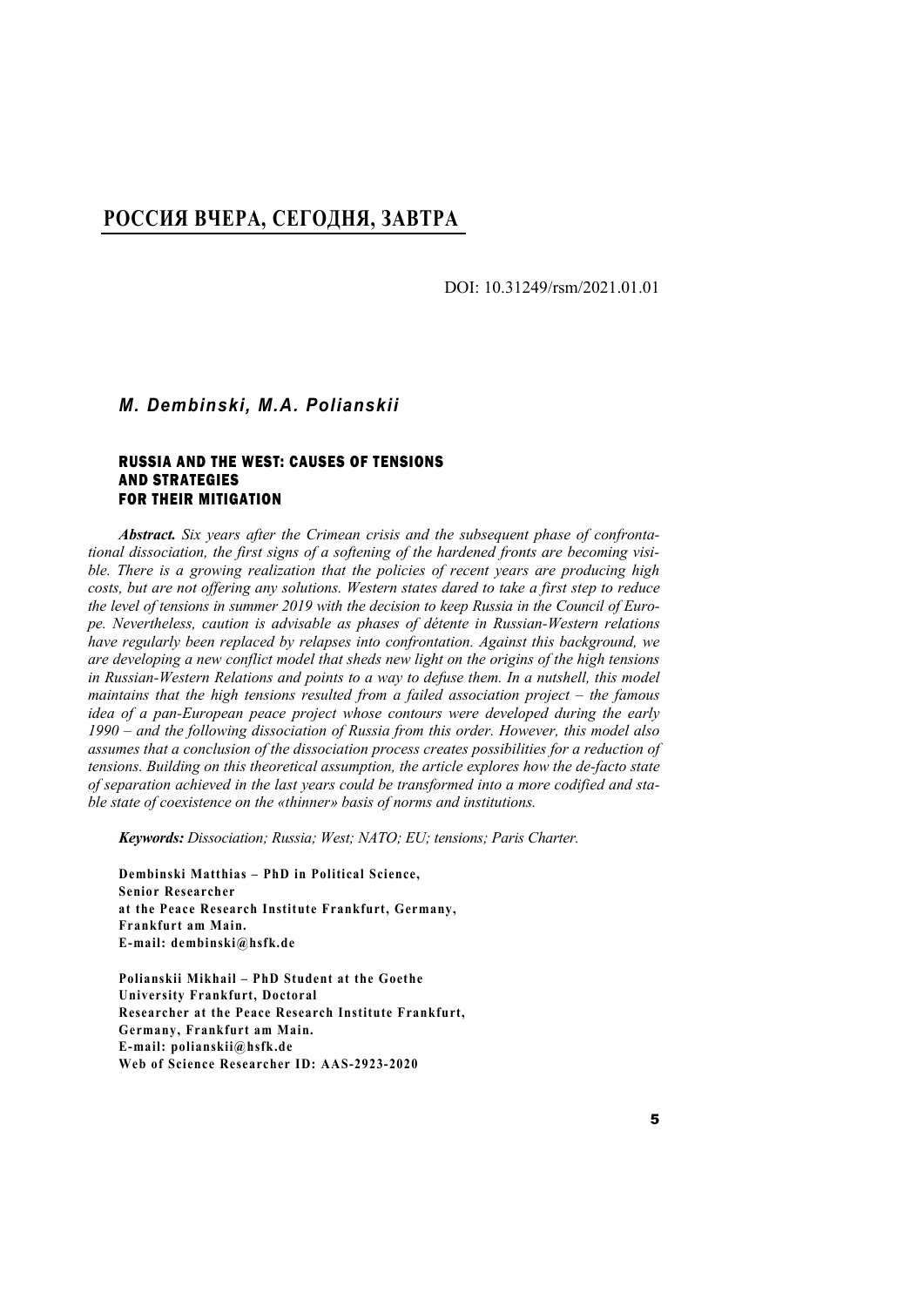### *Дембински М., Полянский М.А.* **Россия и Запад: Причины противоречий и стратегии их разрешения**

*Аннотация. Спустя шесть лет после крымского кризиса и последовавшей за ним фазы конфронтационного размежевания мы становимся свидетелями первых признаков смягчения изначально непримиримых позиций конфликтующих сторон. Участники противостояния все более понимают, что в настоящее время выбранные подходы не приносят конкретных результатов. Страны Запада предприняли первый шаг на пути к купированию противоречий летом 2019 г., когда в ПАСЕ было принято решение восстановить в правах российскую парламентскую делегацию. Тем не менее, как показывает история, этапы сближения между Россией и ее западными партнерами нередко сменялись периодами конфронтации, что побуждает к особой осторожности в разработке дальнейших шагов по налаживанию отношений. Учитывая эту динамику, в данной статье мы развиваем концепцию диссоциации, которая позволяет взглянуть на кризис отношений между странами Запада и России с иной точки зрения, а также предлагаем другой путь его разрешения.* 

*По сути, предложенная модель описывает, каким образом неудачный эксперимент интеграции России в общеевропейскую систему безопасности, основы которой были заложены в начале 1990-х годов, привел к резкому росту напряженности в отношениях между двумя сторонами. В то же время модель предусматривает возможность снижения конфликтности в отношениях между странами в случае полного завершения диссоциации. Отталкиваясь от этого предположения, в работе анализируется, как достигнутое в последние годы де-факто состояние размежевания может быть использовано для поддержания устойчивости двух- и многосторонних отношений на менее плотном нормативном и институциональном фундаменте.* 

*Ключевые слова: диссоциация; Россия; Запад; НАТО; ЕС; политическая напряженность; Парижская хартия.* 

**Дембински Маттиас – кандидат политологии, старший научный сотрудник Франкфуртского института исследования проблем мира и конфликтов, Германия, Франкфурт-н а-Майне. Е-мail: dembinski@hsfk.de** 

**Полянский Михаил Антонович – аспирант Франкфуртского университета имени Иоганна Вольфганга Гёте, научный сотрудник Франкфуртского института исследования проблем мира и конфликтов, Германия, Франкфурт-н а-Майне. Е-mail: polianskii@hsfk.de Web of Science ResearcherID AAS-2923-2020**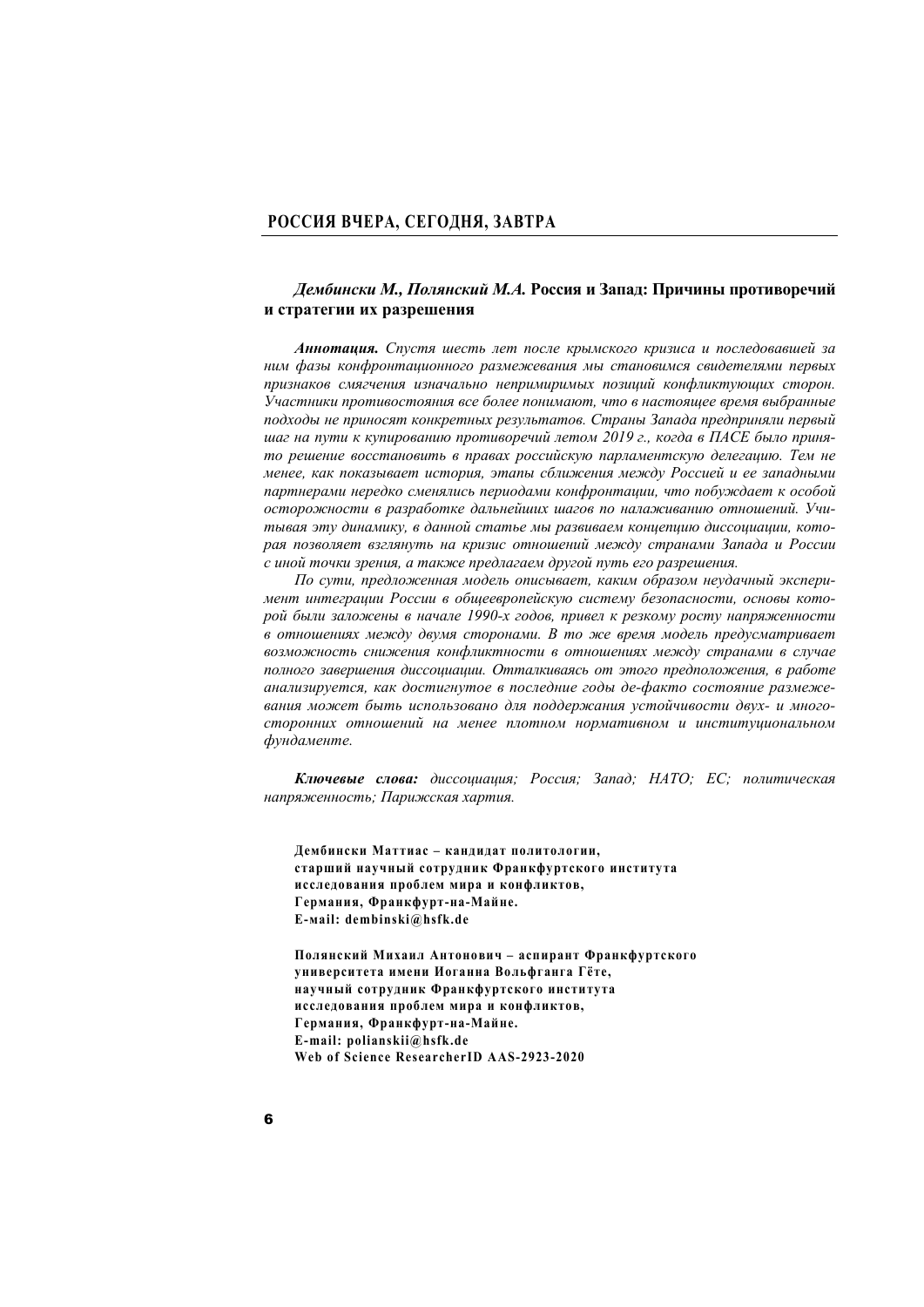## 1. Narratives of the Conflict

Six years after the explosion of tensions between Russia and the West during the Ukraine crisis, certain images of the other have been firmly established in Russia and the West.

The majority of academic and political observers in the West assign the main responsibility for this conflict to Russia (see for example: [McFaul 2018; Aslund  $2019$ ]<sup>1</sup>. According to this view, Russia is an inherently aggressive actor, whose hostility towards the West is driven by a variety of factors, ranging from the interest in preserving a kleptocratic system to the persistence of the «Imperial mindset» and the consolidation of Russian statehood. Two arguments in this strand of literature have gained most prominence. The first maintains that Russia acts out of insecurity and weakness, which implies that the Kremlin needs a certain level of tensions with external enemies in order to divert attention from structural deficits of its system of authoritarian rule. According to this model, successful reforms in neighbouring countries would challenge Russia's authoritarian rule and might provoke democratic «spillover» [McFaul 2018]. The approach borrows heavily from the diversionary war studies, which argue that the need to stir up conflicts with external enemies is especially prevalent in periods when the economic performance lags behind [Gerstel 2016]. The second argument maintains that Russia's willingness to confront the West is driven by Russia's sense of «borrowed strength» that results from the autocratic coalition with China. In sum, Russian revisionism manifests itself in the Kremlin's support for anti-European forces, the meddling in elections, cyberattacks, and other forms of hybrid warfare. Without the heavy investment in deterrence and defense in recent years, Russia would by now be on the march to forcefully re-integrate not only Ukraine but other former Soviet republics as well.

The predominant Russian image of the West mirrors the Western view of Russia. According to this view, the West is inherently expansionist on the one hand and suffering from civilizational decay on the other. Western policies are characterized by a sense of unilateral strength that, coupled with a self-image of liberal exceptionalism, fosters a behaviour marked by double standards. The United States has ignored legitimate Russian interests in its neighbourhood, while using values as a veil to mask its hardcore geopolitical interests. The West had exploited Russian past achievements such as acquiescence to the German unification and the failure to keep the given promises, primarily concerning NATO enlargement. Instead, it preached about «rule-based order», while violating international norms when they

*<sup>1.</sup> The Western debate on Russia is or course pluralistic. Different strands of academic research offer alternative explanation of the Russian – Western conflict that stress factors like institutional capture, an unilateralist misperception of the balance of power and a neglect of legitimate Russian interests [Mearsheimer 2014] or a downward spiral of insecurity and misperceptions (see for example: [Sakwa 2017]).*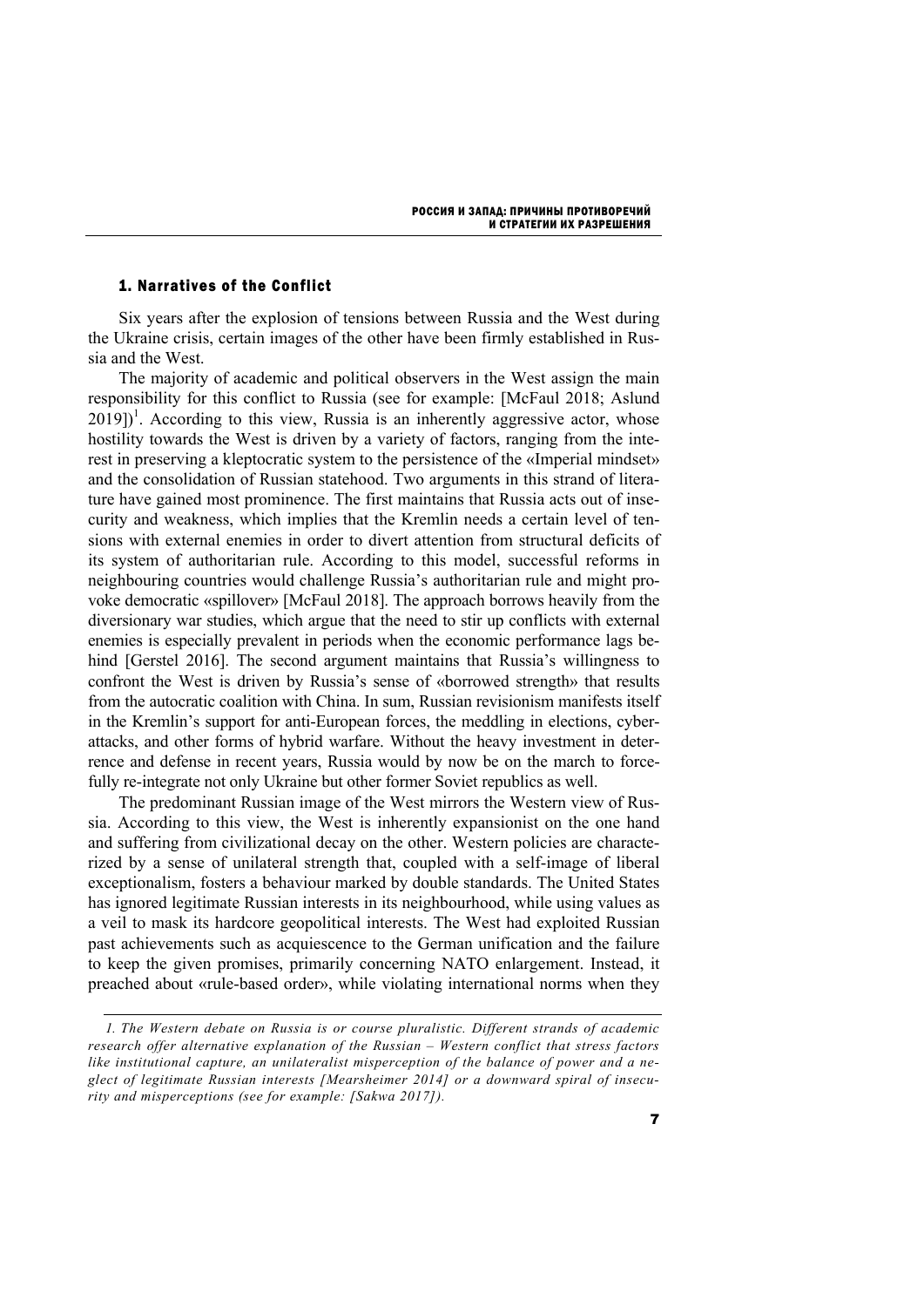were contrary to the interests of Western states [Tsygankov, Fominykh 2010]. Were it not for the strengthening of Russia's military forces, Western adventurism would have expressed itself in the admission of Georgia, Ukraine, and other Eastern European countries into NATO, and a further encirclement of Russia. At the same time, Russian observers note inherent contradictions and weaknesses not only within the liberal order but also within Western states. These internal contradictions both reinforce the perception of the «expansionistic West» and fuel expectations that Russia might be able to drive wedges into the liberal order.

To summarize, both mainstream views assign the responsibility for the conflict and the high level of enduring tensions that we observe since 2014 to the other side. At the first sight, this might come across as a Cold Warlike situation but we believe that the image of two rational actors whose antagonistic interests fuel the conflict dynamic is rather misleading.

We side with observers who notice a surprising level of emotional, irrational, and self-damaging behaviour and argue that the high level of tensions is not resulting from conflicting interests over vital issues [Forsberg 2014; Heller 2014]. In fact, the differences between Russia and the West concern relatively trivial or second-ranking matters and for the most problems, compromises or strategies to isolate contentious issues are easily conceivable. Instead, we argue that the high level of tensions and aggressive conflict behaviour are driven by feelings of frustration, anger, and lack of mutual respect that result from a failed attempt of association in an imagined institutionalized European security order and the subsequent departure of Russia from it.

In previous research, we have identified the mechanisms that explain (a) why states become entangled in institutions that overburden them and how these institutions generate tensions between their members, and (b) how tensions escalate in the process of dissociation and relationships become so polarized that antagonistic interests become dominant and completely overshadow common interests [Dembinski, Peters 2019]. Processes of dissociation can put a permanent strain on relationships. However, if dissociation is managed properly, there is (c) also the opportunity to acknowledge the separation and to stabilize a state of co-existence in such a way that, in addition to positional differences, common interests become visible again and guide action [Dembinski, Spanger 2017]. In what follows below we describe these mechanisms in more detail and show how they worked in the case of the Russian-Western relationship.

### 2. The Failure of Integration

Contrary to the assumptions of rationalist institutionalism, the norms and rules of institutions must not necessarily conform to the interests and needs of their member states. Institutions may develop further not according to changes in the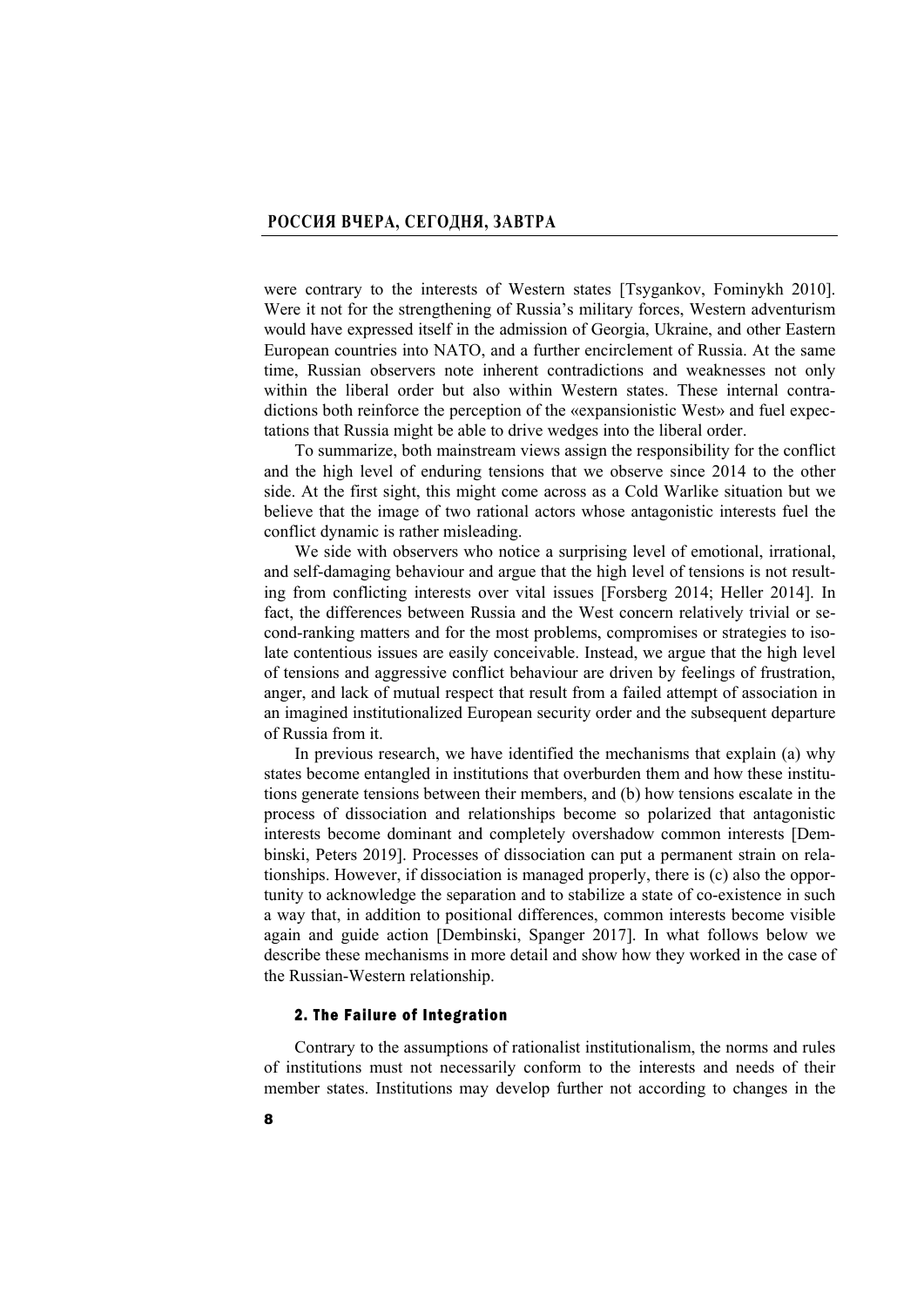interests of member-states but according to the logic of path dependency and thus become estranged from their members. States may join an institution hoping to change it according to their interests like the UK tried to change the EU. Finally, states might join institutions because state elites perceive institutional norms and practices as superior and try to use membership as an «anchor» to modernize domestic norms and practices. If attempts to reform institutions or to use them as socializing agents fail, they can therefore become «inappropriate» in the sense that they overburden the participating states [Gruber 2000]. In the case of Russia's accession to Western institutions during the early 1990s, the latter two causal mechanisms played a significant part. Russia participated in the creation of a liberal order epitomized in the Charter of Paris for a New Europe because one part of the Russian elite saw Western institutions as an anchor of modernization, while another hoped to be able to influence the concrete design of this institution. This latter hope was not unrealistic as the Charter of Paris had two different dimensions. While one of them stressed liberal values like democracy, human rights, and the rule of law, the other enunciated principles of common security.

Institutionally, the pan-European order was consolidated, on the one hand, by the accession of Russia and the other Eastern European states to the Council of Europe and, on the other, through the transformation of the CSCE into the Organization for Security and Co-operation in Europe (OSCE). In this context, the OSCE established organizational units to enforce liberal norms such as the Office for Democratic Institutions and Human Rights (ODIHR), the High Commissioner on National Minorities, and the Representative on Freedom of the Media. With regard to the security dimension, however, the pan-European order remained pale. Aspects of military security were taken into account in the OSCE framework by the Vienna Document of 1994, but remained limited to confidence-building as a result of the failure to implement the Adapted Conventional Armed Forces in Europe Treaty (A-CFE). Russia sought to give institutional expression to the principle of common and indivisible security through the establishment of pan-European organizations in which it would be granted the status of a guarantor of that order. Unfortunately, these attempts failed when the West refused the Medvedev initiate of reforming the OSCE. Not only did the Western states decide to maintain the primacy of NATO and the EU in European security but also opened them to all former socialist countries in Eastern Europe ignoring Russian concerns.

An eventual estrangement of Russia from this order was finalized through two developments: by insisting on primacy of liberal values as a fundament of European security and by pursuing «everything but institutions» policy with Russia. The former was deemed to fail primarily to the disastrous social consequences of the liberal economic shock therapy in the 1990s which tarnished the reputation of liberal ideas and values in the country. This development has been further supported by President Putin's project of a «sovereign» democracy which restored strong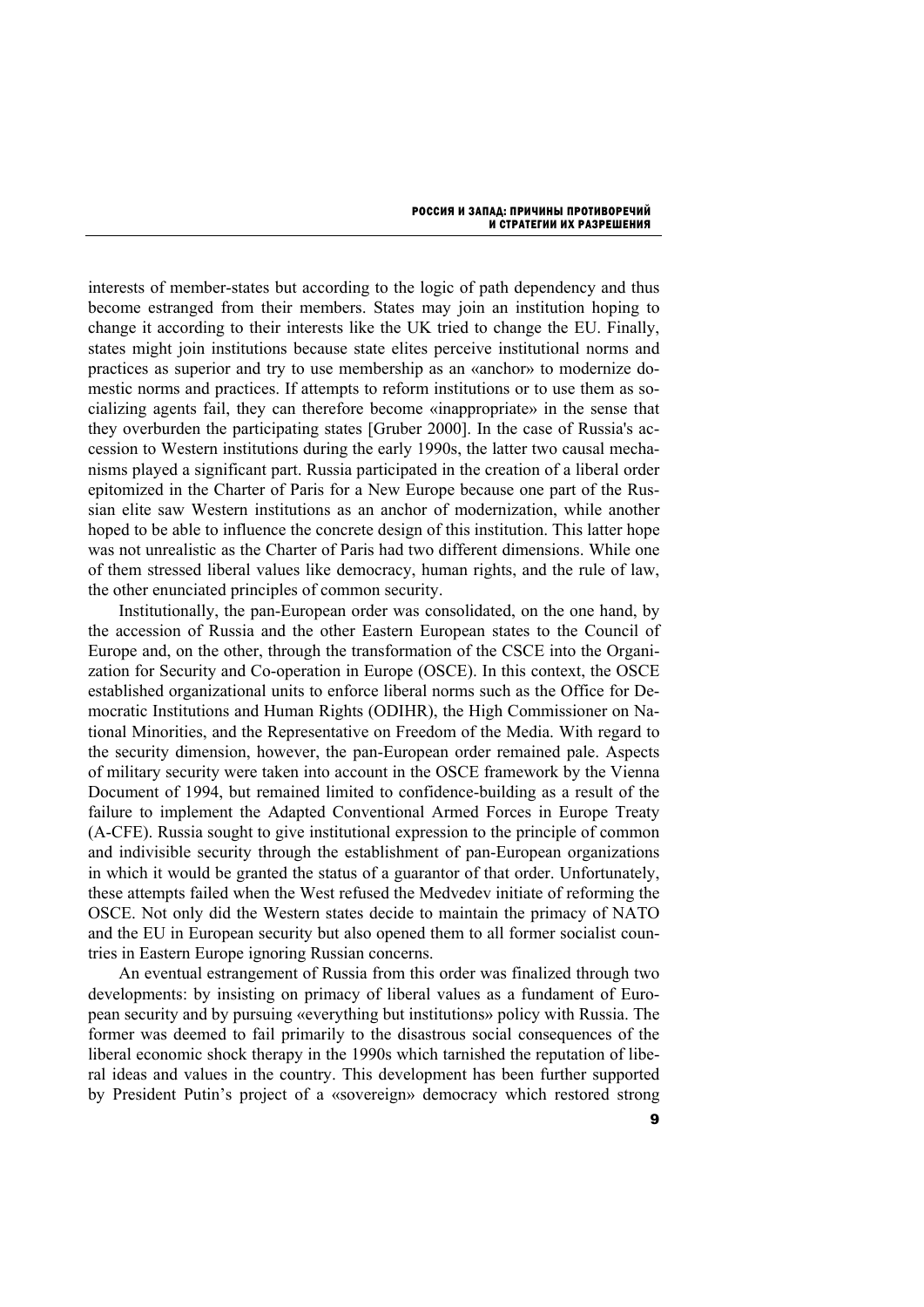statehood in Russia at the expense of further erosion of liberal values and the rule of law in Russia. In the Paris Charter-based order, however, this run counter to the Russian aspirations of its status recognition, which in this system was awarded not according to size or military power but rather according to approximation to the civilizational standards (primarily in the domain of human rights). The second development was epitomized by the institutional marginalization of Russia when after the fall of the Iron Curtain the West decided to expand both NATO and the EU honestly believing that it would ensure the stability of a pan-European peace order. Russia's participation in this system was to be secured by maintaining «privileged» but non-inclusive cooperation (e.g. NATO-Russia Council, Russia-EU Summits), which was described by the former President of the European Commission Romano Prodi as «everything but institutions» [EU membership].

The states of Eastern Europe and the post-Soviet space located between EU/NATO and Russia have become the most affected side in this confrontation. Although Yeltsin and, initially, Putin, acknowledged the right to freely choose alliances provided by the principle of equal state sovereignty, they never concealed their opposition to the enlargement of NATO [Sarotte 2019]. Putin drew a red line at the  $20<sup>th</sup>$ NATO Summit in Bucharest (2–4 April 2008), where he warned against the admission of Georgia and Ukraine into NATO, which, unlike in the 1990s, could lead to a real military backlash on the side of Russia. Even though the abovementioned NATO summit, which was considered a landmark event, ended with the compromise to admit these states without a fixed accession date, it nevertheless cemented Russian resistance to the EU's Eastern Partnership, which was introduced a year later [Lavenex 2017, p. 68]. During Putin's third presidential term he took his opposition to the Transatlantic integration initiatives one step further with the introduction of the prestige project of the Eurasian Economic Union (EAEU).

In sum, Russia found no rightful place in the Paris Charter-based order not because of its lack of military might or size, but rather due to its authoritarian turn [Hill 2018]. Moreover, the liberal norms of this order were perceived to be working against the Russian interpretation of the principle of common security, as they allowed for the expansion of NATO and the EU into the post-Soviet space without giving Russia a chance of becoming part of them [Арбатов 2010]. However, the Russian objections to Western enlargement policies were largely ignored [Krastev, Leonard 2014, p. 2] which eventually made compromises on its reparation unattainable.

### 3. Dissociation

When states withdraw from institutionalized social orders, according to the dissociation model, conflicts escalate, involved issues become «securitized», and the tensions which caused the failure of integration are released. The latter can be-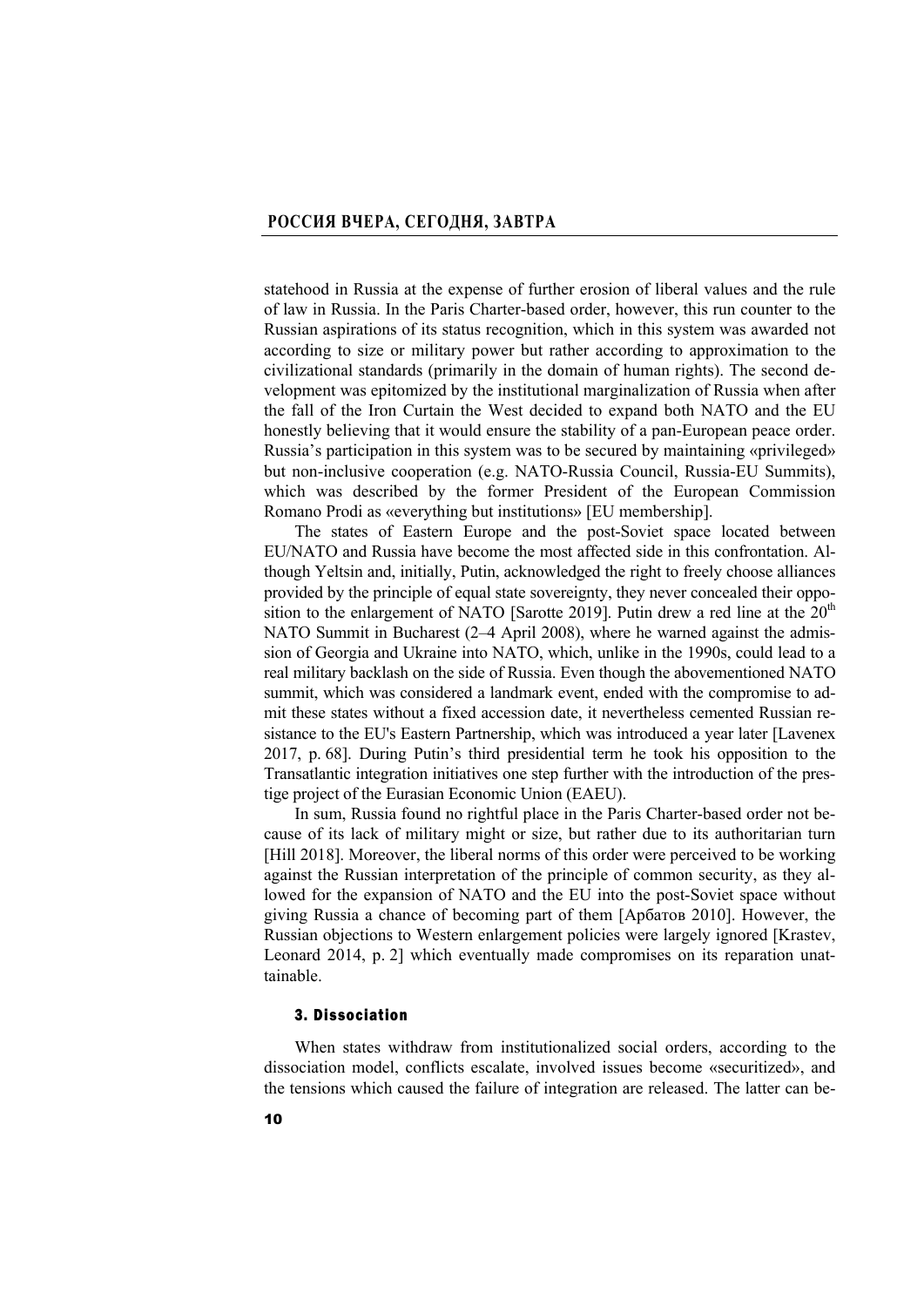come visible both between the outgoing and the remaining states as well as impact internal politics of individual states. Like integration, dissociation also produces social winners and losers as during the polarization of relationships antagonistic interests often come to the fore and common interests are pushed into the background. Lending from the social psychology research, dissociation studies assert that states, like separating individuals, tend to ascribe only negative attributes to their former partners due to their ongoing emotional involvement in the relationship. When, on the other hand, both parties consider the relations to be over and do not feel emotionally bound by them, the level of tensions in the process of separation proves to be extremely low [Grau 2002].

We argue that despite common interests identified in Russian and Western position papers, the conflict between both sides spiraled out of control precisely because they are too emotionally involved in it and refuse to accept the status quo. It is hard to name the specific date when the dissociation has started but its first signs have been already evident during the Orange Revolution in Ukraine and Putin's reaction to it, followed by his speech at the Munich Security Conference in 2007. With the crisis of 2014, however, the competition was transformed from influenceseeking into a military stand-off over territorial control. The operation in Crimea succeeded relatively quickly, but the conflict in Eastern Ukraine turned out to be extremely protracted and to date over 13,000 people have fallen victim to the war there.

Apart from «geographical» dissociation in Eastern Europe, relations between Russia and the West have polarized in other spheres too. Indicators of the tensions are the dramatic increase in dangerous military incidents [Kristensen, Korda 2020, p. 50; Kulesa, Frear, Raynova 2016], the arms race, and the various covert operations [Schnaufer 2017], which in the West are characterized as «hybrid warfare». In response to the Russian actions in Crimea and the support of the insurgents in the Donbass, the EU and the United States have introduced comprehensive restrictive measures which led to the downsizing of the trade level between the EU and Russia by almost half from 2013 to 2015. Russia reacted to Western sanctions with similar countermeasures by banning the import of numerous agricultural products and introducing travel restrictions directed against an officially undisclosed list of persons [Fischer 2017]. After the traumatic experience of 2014 both sides started to realize the meaningless of further integration attempts too. There are no serious political discussions of resuming G8 or Russia-EU Summit formats, Russia-NATO Council is paralyzed, and the Council of Europe and OSCE have become places for blame game.

Apart from the general Russia-EU dissociation we can also observe regional dimension of this phenomenon. Most prominently we can observe Ukraine's consequential «unbundling» from Russia which has included dissolution of economic interdependencies between the two countries and a reduction of the Ukrainian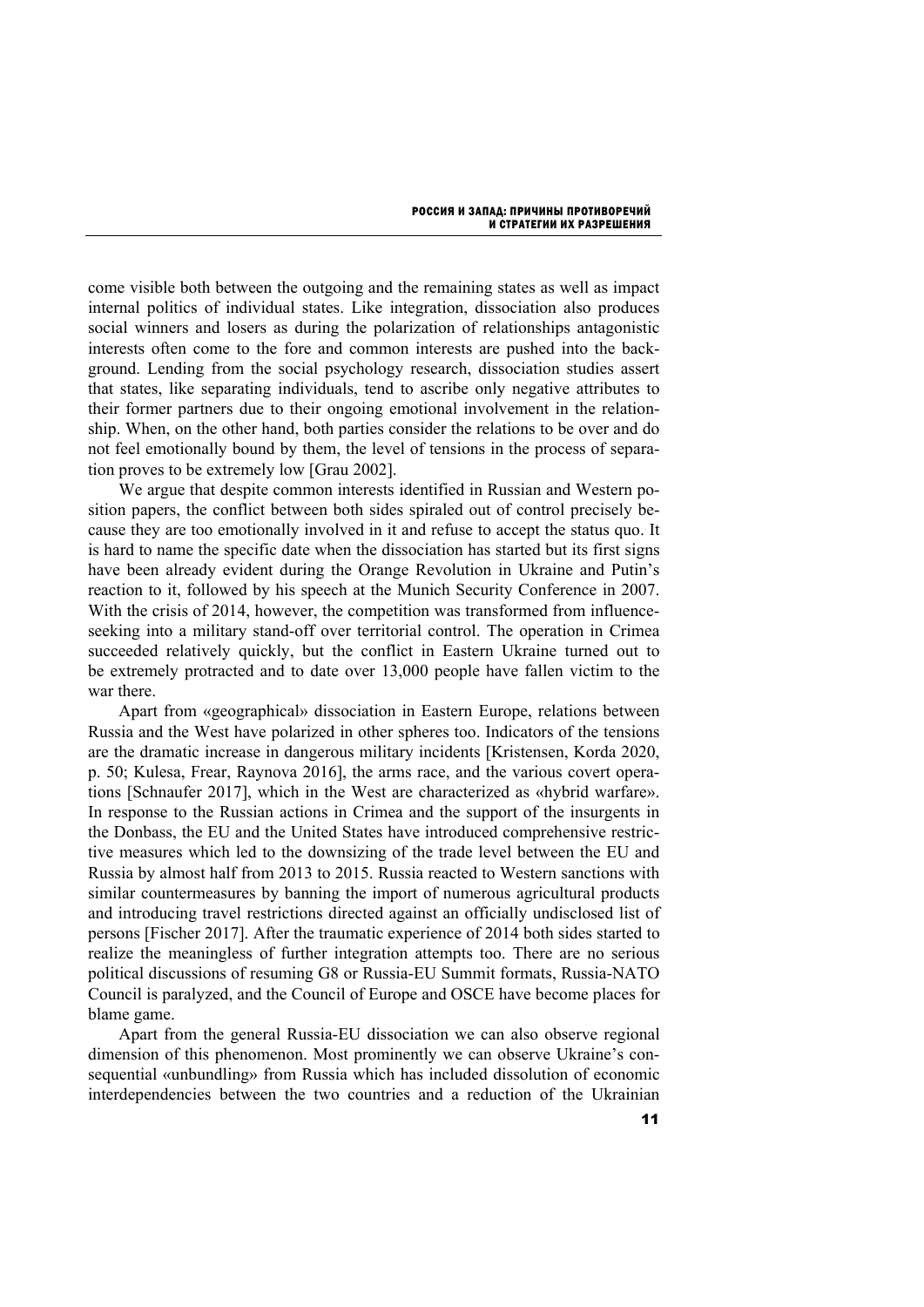dependence on Russian gas. Apart from that, the use of the Russian language is being further restricted in public spaces and the Ukrainian Orthodox Church has officially distanced itself from the Moscow Patriarchate. Finally, the infrastructural decoupling of the two countries has also significantly progressed in the last years epitomized by the opening of the Crimean Bridge connecting the peninsula and mainland Russia in 2018.

As mentioned earlier, apart from multi- and bilateral relations, dissociation has taken place in domestic politics too. Thus, we can observe how this phenomenon manifests itself in Russian internal political dynamics. By abandoning its plans to become part of the political West, Russia openly positioned itself as an opponent of this system. Moreover, the Russian leadership denounced the alleged decadence of the West and criticized it for betraying the «true» European values, while propagating alternative «traditional» values [Караганов 2016; Lipman 2016]. Finally, this policy has led to the marginalization of supporters of Russia's pro-Western orientation as they were equaled with the morally corrupt and decadent West.

In sum, Russia is no longer seen as part of the political West and Ukraine is no longer part of a Russian «orbit of influence». The camp of those who assume Russia's historical, cultural, and economic «attachment» to Europe and who want to save or restore as much as possible of its integration into the Paris Charter order has clearly lost influence since 2014 compared to the camp of those who assume substantial and lasting differences with the liberal European order: «The breaking news is that Russia's epic westward quest is finally over. Repeated and invariably abortive attempts to become part and parcel of the Western civilization, to get into the "good family" of European nations have ground to a final halt» [Сурков 2018]. Dmitry Suslov summed up the confrontation logic in in the following manner: «Russia had burned all bridges with its actions in Crimea. Unlike in the aftermath of the Georgian crisis of 2008, both sides have now become entangled in a vicious circle of confrontation where the only way out is the capitulation of the other side» [Суслов 2014]. On the whole, most Russian observers believe that the assumption that Russia will modernise and Europeanise with closer ties to Western institutions is a thing of the past. Although Russia is still culturally European [Иванов 2018; Кортунов 2019], overall, it is neither Asian nor European, but simply Russian [Trenin 2019].

On the Western side it is not only pragmatic realists like Thomas Graham [Graham 2019] who accept that Russia should remain as it is, but also some more liberal thinkers [Kadri 2019, p. 6]. The establishment of the current regime is Russia, which has been epitomized by the campaign to amend the Russian Constitution, is now only commented on with mockery, but is no longer sanctioned with protest. At best, there is still discussion whether the hope of the 1990s that Russia was on the way to a liberal society was a fundamental misunderstanding or whether the transition was blocked by some unforeseen factors.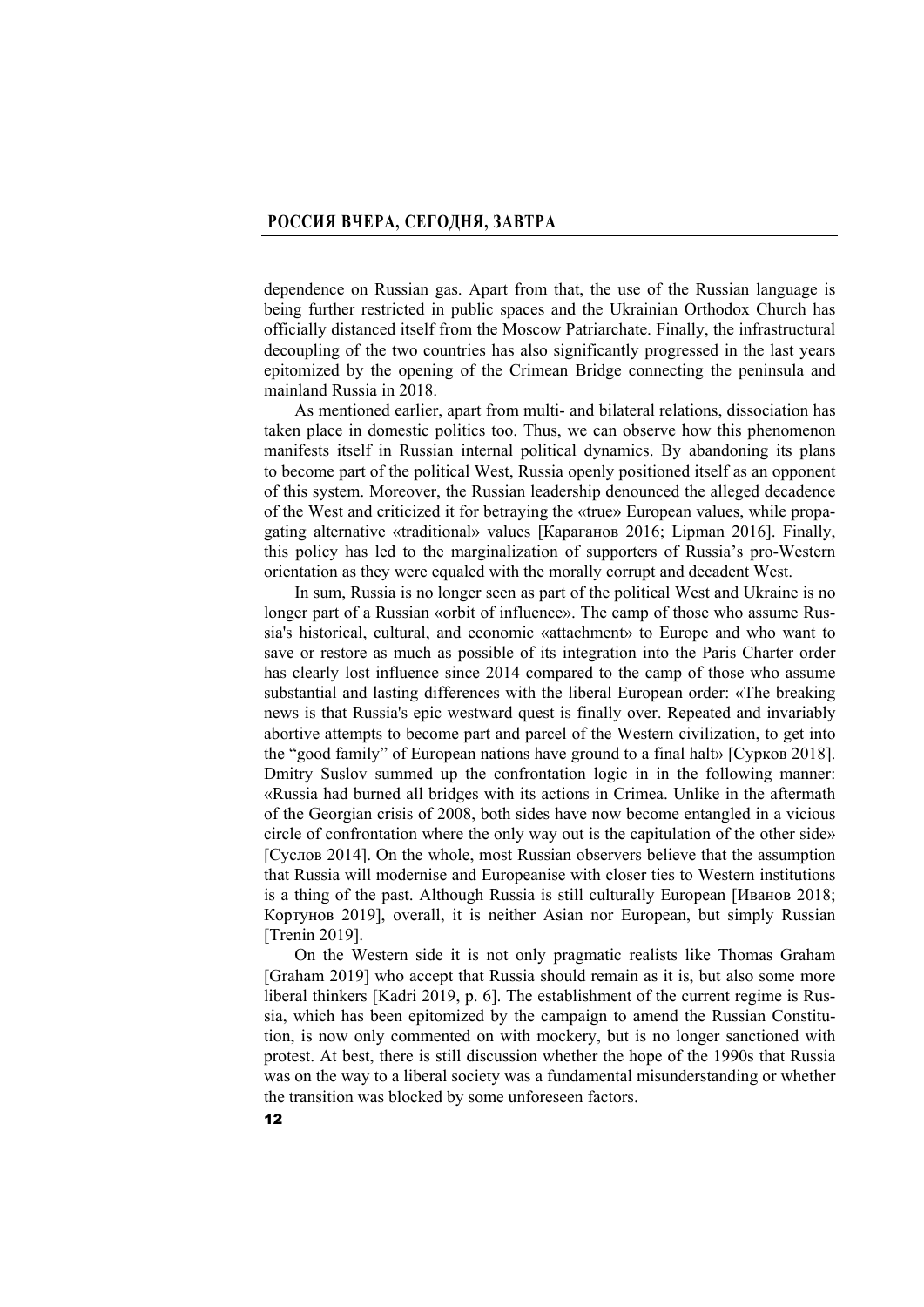This might give hope that involved states finally start to realize that evergrowing tensions are not the only option. If dissociation is managed correctly by both sides, it can open up windows of opportunities to avoid further escalations. As the level of relationships is lowered, so are the mutual normative expectations that used to cause friction in the relations between the involved parties. If both sides officially recognize the current level of dissociation, the next logical step would be to politically secure the actual separation and to stabilize a state of coexistence, particularly in Eastern European.

The Post-Soviet space plays the most prominent role in securing mutually acceptable level of predictability. Realizing that to avoid competition in the region altogether is rather too optimistic in the current situation, we argue that instead of the Cold War-like geographical division, the competition could take more subtle and functional forms. The seemingly incompatible positions of Russia and the West, where the former insist on «zones of privileged interest» while the latter emphasizes the respect for sovereignty could eventually be bridged if the parties agree on the possibility of «dividing responsibilities» within individual countries. This too could heighten tensions, but to avoid economic problems slipping into military dimension these states should be offered an option of becoming military neutral which should enable them to simultaneously uphold close economic ties with both Russia (e.g. in EAEU) and EU (free-trade agreements) without risking that one side would try to secure their economic influence with «boots on the ground». If all the parties involved could agree on this type of formula it would create a sustainable foundation for Russian-Western peaceful co-existence.

## 4. Proposals for a completion of the dissociation process: No enlargement of NATO and no Russian interference in the right of political and economic self-determination

The process of dissociation, especially during its early phases, tends to increase tensions. However, as dissociation is completed or has reached a new equilibrium, opportunities arise for a recognition and stabilization of the new relationship of co-existence. If properly managed, this arrangement leads to a reduction of tensions, a re-evaluation of antagonistic and common interests, willingness to isolate antagonistic positions and cooperate on the basis of common interests.

Six years after the beginning of the Ukrainian crisis the first signs of Russia's progressive dissociation from the Paris Charter-based order are clearly discernable. The initial high level of tensions has been reduced and involved states begin to reassess the balance of antagonistic and common interests. However, given the deep mistrust, the chances are that there are actors on both sides who suspect the others of hoping to acquire concessions by increasing pressure on the other. Realizing this lingering uncertainty, we present proposals on how the achieved level of disso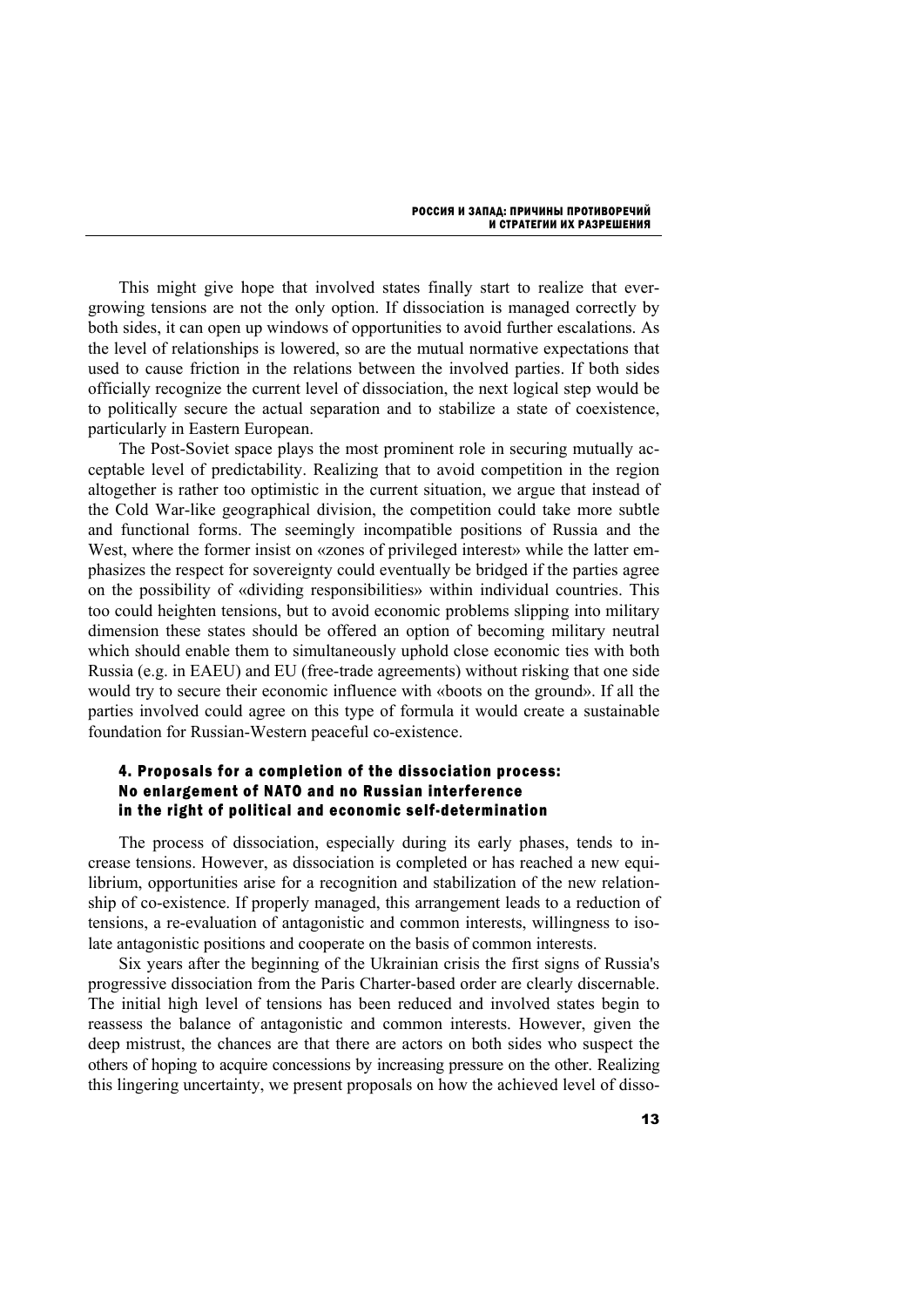ciation could be instrumentalized to avoid dangerous escalations as well as ensure minimal level of cooperation on significant issues.

First of all, it is not expected that central differences will be resolved soon. An agreement on the status of Crimea and a lifting of the sanctions related to this part of the conflict would at best be possible in the course of a fundamental understanding between Russia and Ukraine. As long as such an understanding is missing, differences over regional conflicts and the interventions in these conflicts are also likely to remain. At the global level, relations between Russia and the West will remain strained but despite remaining differences, a less confrontational relationship might be possible if both sides could codify the achieved level of dissociation with regard to norms and guiding principles in the post-Soviet space. The demarcation of influence in the states between NATO/EU, on the one hand, and Russia, on the other hand, could prove to be extremely difficult for the Russian concept of full sovereignty for major powers, including the demand for influence in the post-Soviet space, is indeed ambiguous. Yet, we do not see a revisionist agenda in Russian actions. In the West, too, the political willingness to expand membership of NATO and the EU is de facto declining, as it is more focused on consolidating the institutional status quo. This should not prevent, however, the EU from living up to its geopolitical responsibilities, especially in Ukraine after the United States has abolished the position of Ukraine coordinator in State Department and essentially withdrew from the conflict. The task of Germany and France as leaders of the Western world would be to link the renunciation of NATO enlargement only in exchange for Russia's good will in settlement of remaining militarized conflicts in the region and Moscow's guarantees for observation of Eastern European states' political, social, and economic self- determination rights.

Secondly, by deciding to keep Russia in the Council of Europe, the West has secured institutional ties but created a potentially difficult situation for there is still no discernible common normative basis for a constructive dispute settlement over the key questions concerning democracy, human rights, and the rule of law. Left untouched, the current structure will lead to perpetuation of the blame game at best, and at worst could in turn fire up tensions in other issue areas. To mitigate this danger, the West should refrain from using the Council of Europe as an arena for «naming and shaming» Russia and instead focus on practical solutions and achievable improvements of human rights in Russia in ECHR where the latter still indicates some willingness to cooperate. Thus, instead of putting liberal norms in the center of stability on the continent, it is more advisable to elaborate albeit «thinner» but more sustainable normative basis that would reaffirm principles of inviolability of borders, define what constitutes non-interference in internal affairs and respect for state sovereignty. Taking the aforementioned into account it is OSCE (e.g. under the auspices of Structured Dialogue) and not Council of Europe, which should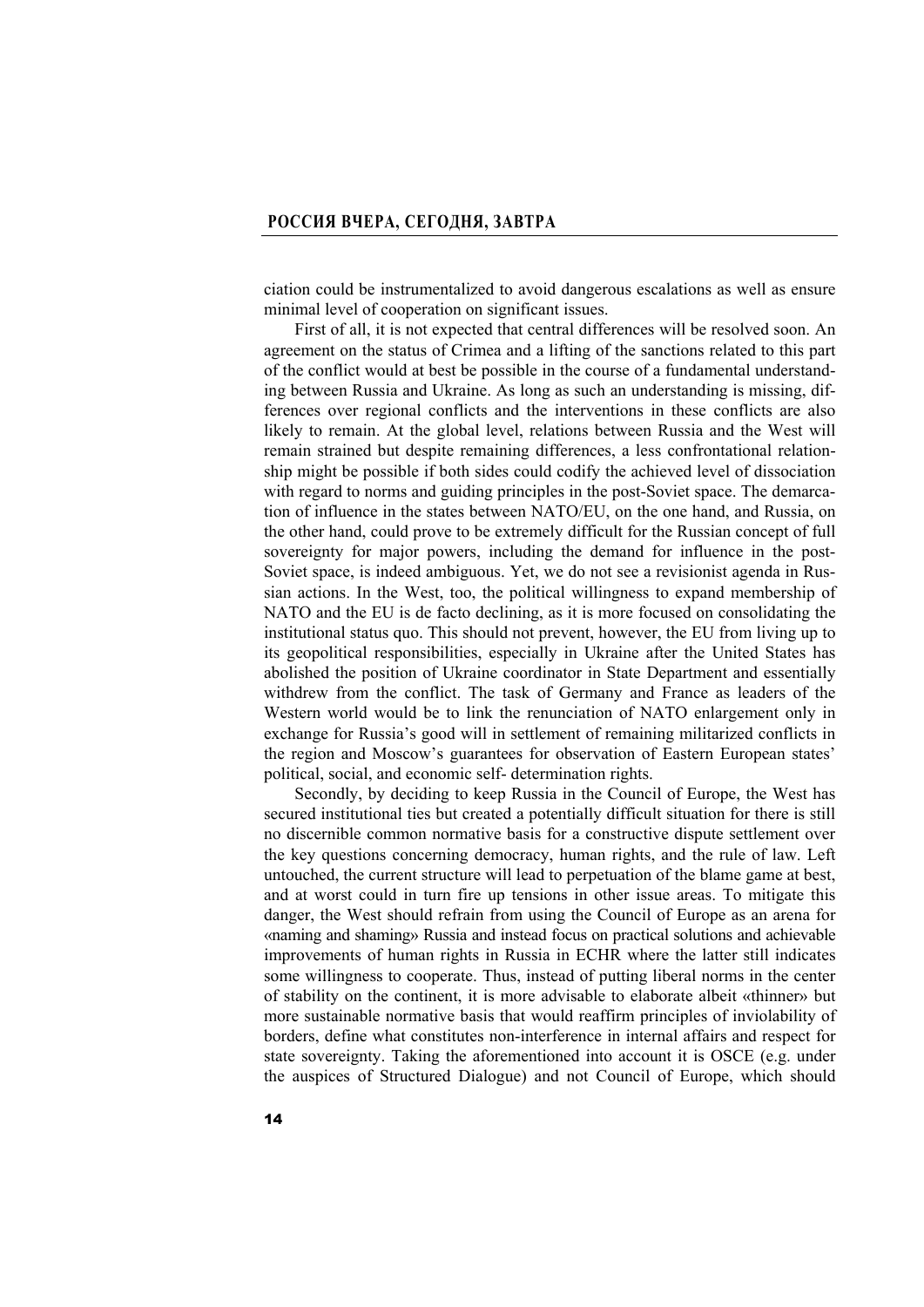become the platform to elaborate a new normative basis for the fragile relations between Russia and the West.

This, by no means, implies that the West should put aside its own political values and convictions. The attitude of tolerance associated with the state of coexistence is not unlimited and should not be confused with value relativism [Dembinski, Spanger 2017, p. 25]. The demand of authoritarian regimes that, in the interest of cooperation, they should refrain from criticizing the internal conditions in their countries is unacceptable. In order to showcase the advantages of their own model, Germany and the EU should keep their borders open for information and ideas as well as promote social exchange, for example by facilitating the granting of visas and extending study opportunities and temporary work permits both for Russia and countries of the Eastern Partnership.

Essentially, there are two scenarios how Russian-Western relations might develop in the foreseeable future. In an optimistic one both sides manage to codify the achieved level of dissociation and stabilize the state of co-existence by renouncing a further enlargement of NATO and the EU in exchange for Russia's acknowledgement that the post-Soviet republics are fully sovereign with regard to organizing their political and economic affairs under the condition of their military neutrality. The second possible option is continuation of the current conflict which would entail considerable costs and risks for all sides. Avoiding these costs and risks is in the interest of all parties and the continuation of current myopic crisis management is likely only to increase them.

#### **Библиография**

Арбатов А.Г., Ознобищев С.К. Почему мы не понимаем друг друга? Военнопромышленный курьер // Военно-промышленный курьер. 2010.28.07. URL: https://carnegie.ru/ 2010/07/28/ru-pub-41520 (дата обращения: 14.06.2020).

Иванов И.С. РФ и Европа: от романтики к прагматике // Российский совет по международным делам: Официальный сайт. 2018.29.01. URL: https://russiancouncil.ru/analytics-andcomments/analytics/rf-i-evropa-ot-romantiki-k-pragmatike/ (дата обращения: 14.06.2020).

Караганов С.С. С Востока на Запад, или Большая Евразия // Россия в глобальной политике. 2016.25.10. URL: https://globalaffairs.ru/articles/s-vostoka-na-zapad-ili-bolshaya-evraziya/ (дата обращения: 14.06.2020).

Кортунов А.В. Битва прагматиков со скептиками. Что означает возвращение России в ПАСЕ // Российский совет по международным делам: Официальный сайт. 2019.28.06. URL: https://russiancouncil.ru/analytics-and-comments/analytics/bitva-pragmatikov-so-skeptikami-chtooznachaet-vozvrashchenie-rossii-v-pase/ (дата обращения: 14.06.2020).

Сурков В.Ю. Одиночество полукровки (14+) // Россия в глобальной политике. 2018.04.09. URL: https://globalaffairs.ru/articles/odinochestvo-polukrovki-14/ (дата обращения: 14.06.2020).

Суслов Д.В. Всерьез и надолго. Глобальные аспекты новой конфронтации России и США // Россия в глобальной политике. 2014.11.11. URL: https://globalaffairs.ru/articles/vserez-inadolgo/ (дата обращения: 14.06.2020).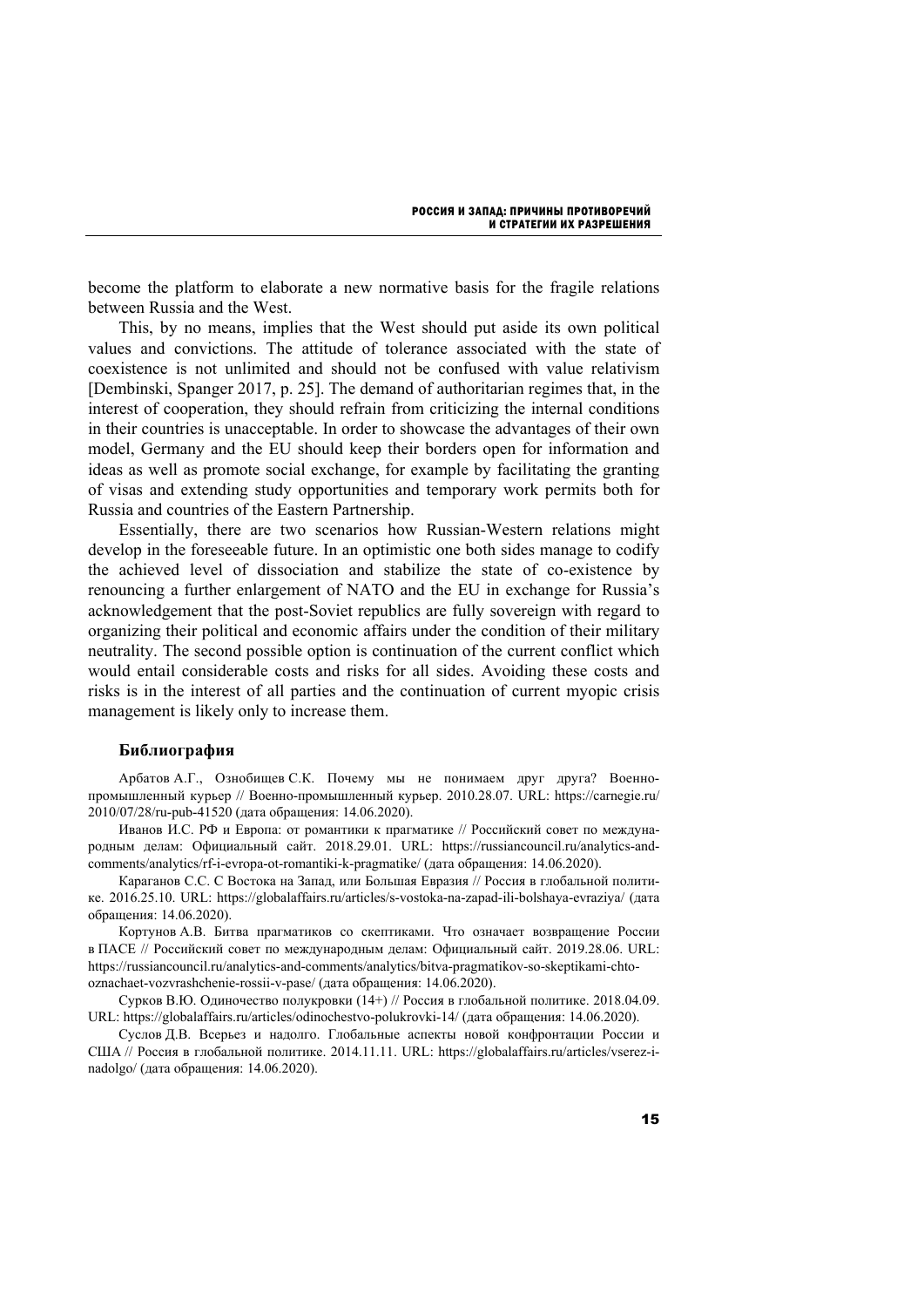Aslund A. Russia's Crony Capitalism. The Path from Market Economy to Kleptocracy. New Haven: Yale UP, 2019. 336 p.

Dembinski M., Peters D. Dissoziation als Friedensstrategie? Konturen eines Forschungsprogramms // Zeitschrift für Internationale Beziehungen. 2019. Vol. 26. Iss. 2. S. 88–105.

Dembinski M., Spanger H.-J. «Plural Peace» – Principles of a New Russia Policy // PRIF Reports. 2017. N 145. 37 p. URL: https://css.ethz.ch/content/dam/ethz/special-interest/gess/cis/centerfor-securities-studies/resources/docs/PRIF-Report\_145.pdf (дата обращения: 28.08.2020).

EU membership? On Sunday, 2 May 2004, Sir David Frost interviewed Romano Prodi, President of the European Union // BBC News. 2004. 2 May. URL: http://news.bbc.co.uk/2/hi/ programmes/breakfast\_with\_frost/3678181.stm (дата обращения: 18.10.2020).

Fischer S. A permanent state of sanctions? Proposal for a more flexible EU sanctions policy toward Russia // Berlin' SWP News. 2017. N 11. P. 1–8. URL: https://www.ssoar.info/ssoar/bitstream/ handle/document/51615/ssoar-2017-fischer-A\_permanent\_state\_of\_sanctions.pdf?sequence=1&is Allowed=y&lnkname=ssoar-2017-fischer-A\_permanent\_state\_of\_sanctions.pdf (дата обращения:

Forsberg T. Status conflicts between Russia and the West: Perceptions and emotional biases // Communist and Post-Communist Studies. 2014. Vol. 47. Iss. 3–4. P. 323–331.

Gerstel D. Motivations of the Kremlin // Swarthmore International Relations Journal. 2016. Iss. 1. P. 31–36.

Graham T. Let Russia Be Russia // Foreign Affairs. 2019. Vol. 98. Nov.-Dec. P. 134–146. URL: https://www.foreignaffairs.com/articles/russia-fsu/2019-10-15/let-russia-be-russia (дата обращения: 11.09.2019).

Grau I. Erleben und Verarbeiten von Liebeskummer // Zeitschrift für Psychologie. 2002. Vol. 210. Iss. 2. S. 87–98.

Gruber L. Ruling the World Power Politics and the Rise of Supranational Institutions. NY; Ithaca, 2000. 336 p.

Heller R. Russia's quest for respect in the international conflict management in Kosovo // Communist and Post-Communist Studies. 2014. Vol. 47. Iss. 3–4. P. 333–343.

Hill W.H. No Place for Russia. European Security Institutions since 1989. NY: Columbia University Press, 2018. 536 p.

Kadri L. In Search of «Business not as Unual» with Russia // European Council of Foreign Relations. 2019. May 29. URL: https://ecfr.eu/article/commentary business not as usual russia eu us relations/ (дата обращения:  $17.06.2020$ ).

Krastev I., Leonard M. The New European Disorder // European Council on Foreign Relations. 2014. Nov. 20. P. 1–9. URL: https://ecfr.eu/archive/page/-/ECFR117\_TheNewEuropeanDisorder\_ ESSAY.pdf (дата обращения: 17.06.2020).

Kristensen H., Korda M. United States Nuclear Forces, 2020 // Bulletin of the American Scientists. 2020. Vol. 76. Iss. 1. P. 46–60.

Kulesa Ł., Frear T., Raynova D. Leadership Network Managing Hazardous Incidents in the Euro-Atlantic Area: a New Plan of Action // European leadership network. 2016. Nov. 70 p. URL: https://www.europeanleadershipnetwork.org/wp-content/uploads/2017/10/ELN-Managing-Hazardous-Incidents-November-2016.pdf. 2016. Nov. (дата обращения: 14.06.2020).

Lavenex S. On the fringes of the European peace project: The neighbourhood policy's functionalist hubris and political myopia // The British Journal of Politics and International Relations. 2017. Vol. 19. N 1. P. 63–76.

Lipman M. At the Turning Point to Repression: Why There Are More and More «Undesirable Elements» in Russia // Russian Politics & Law. 2016. Vol. 54. Iss. 4. P. 341–350.

11.09.2019).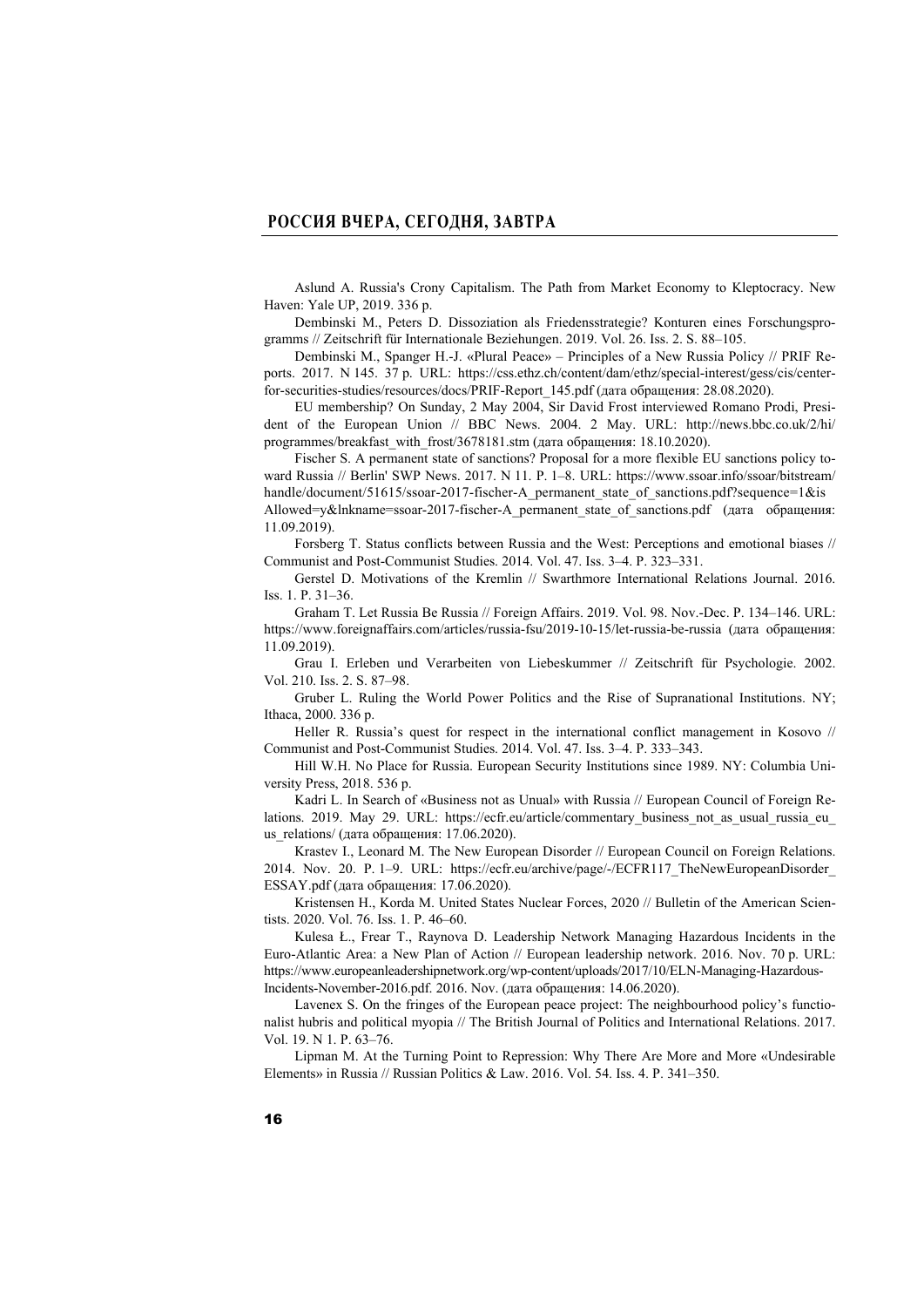McFaul M. From Cold War to Hot Peace: The Inside Story of Russia and America. London: Penguin Books, 2018. 544 p.

Mearsheimer J.J. Why the Ukraine crisis is the West's fault: the liberal delusions that provoked Putin // Foreign Affairs. 2014. Vol. 93. P. 77–84.

Sakwa R. Russia against the Rest: the Post-Cold War Crisis of World Order, Cambridge: University Press, 2014. 370 p.

Sarotte M.E. How to Enlarge NATO: The Debate inside the Clinton Administration, 1993–95 // International Security. 2019. Vol. 44. Iss. 1. P. 7–41.

Schnaufer T. Redefining Hybrid Warfare: Russia's Non-linear War against the West // Journal of Strategic Security. 2017. Vol. 10. Iss. 1. P. 17–31.

Trenin D. It's Time to Rethink Russia's Foreign Policy Strategy // Carnegie Moscow Center. 2019. URL: https://carnegie.ru/commentary/78990 (дата обращения: 14.06.2020).

Tsygankov P., Fominykh F. The Anti-Russian Discourse of the European Union: Causes and Main Targets // Russian Politics & Law. 2010. Vol. 48. Iss. 6. P. 19–34.

#### **References**

Arbatov A.G., Oznobishhev S.K. Pochemu my ne ponimaem drug druga? Voennopromyshlennyj kur'er. Voenno-promyshlennyj kur'er [Why do we not understand each other? Military-industrial courier. Military-industrial courier]. 2010.28.07 (date of access: 14.06.2020). (In Russ.)

Aslund A. Russia's Crony Capitalism. The Path from Market Economy to Kleptocracy. New Haven: Yale UP, 2019. 336 p.

Dembinski M., Peters D. Dissoziation als Friedensstrategie? Konturen eines Forschungsprogramms. Zeitschrift für Internationale Beziehungen. 2019. Vol. 26. Iss. 2. S. 88–105.

Dembinski M., Spanger H.-J. «Plural Peace» – Principles of a New Russia Policy. PRIF Reports. 2017. N 145. 37 p. URL: https://css.ethz.ch/content/dam/ethz/special-interest/gess/cis/center-forsecurities-studies/resources/docs/PRIF-Report\_145.pdf (date of access: 28.08.2020).

EU membership? On Sunday, 2 May 2004, Sir David Frost interviewed Romano Prodi, President of the European Union // BBC News. 2004. 2 May. URL: http://news.bbc.co.uk/2/hi/ programmes/breakfast\_with\_frost/3678181.stm (date of access: 18.10.2020).

Fischer S. A permanent state of sanctions? Proposal for a more flexible EU sanctions policy toward Russia. Berlin' SWP News. 2017. N 11. P. 1–8. URL: https://www.ssoar.info/ssoar/bitstream/ handle/document/51615/ssoar-2017-fischer-A\_permanent\_state\_of\_sanctions.pdf?sequence=1&is

Allowed=y&lnkname=ssoar-2017-fischer-A\_permanent\_state\_of\_sanctions.pdf (date of access: 11.09.2019).

Forsberg T. Status conflicts between Russia and the West: Perceptions and emotional biases. Communist and Post-Communist Studies. 2014. Vol. 47. Iss. 3–4. P. 323–331.

Gerstel D. Motivations of the Kremlin. Swarthmore International Relations Journal. 2016. Iss. 1. P. 31–36.

Graham T. Let Russia Be Russia. Foreign Affairs. 2019. Vol. 98. Nov.-Dec. P. 134–146. URL: https://www.foreignaffairs.com/articles/russia-fsu/2019-10-15/let-russia-be-russia (date of access: 11.09.2019).

Grau I. Erleben und Verarbeiten von Liebeskummer. Zeitschrift für Psychologie. 2002. Vol. 210. Iss. 2. S. 87–98.

Gruber L. Ruling the World Power Politics and the Rise of Supranational Institutions. NY; Ithaca, 2000. 336 p.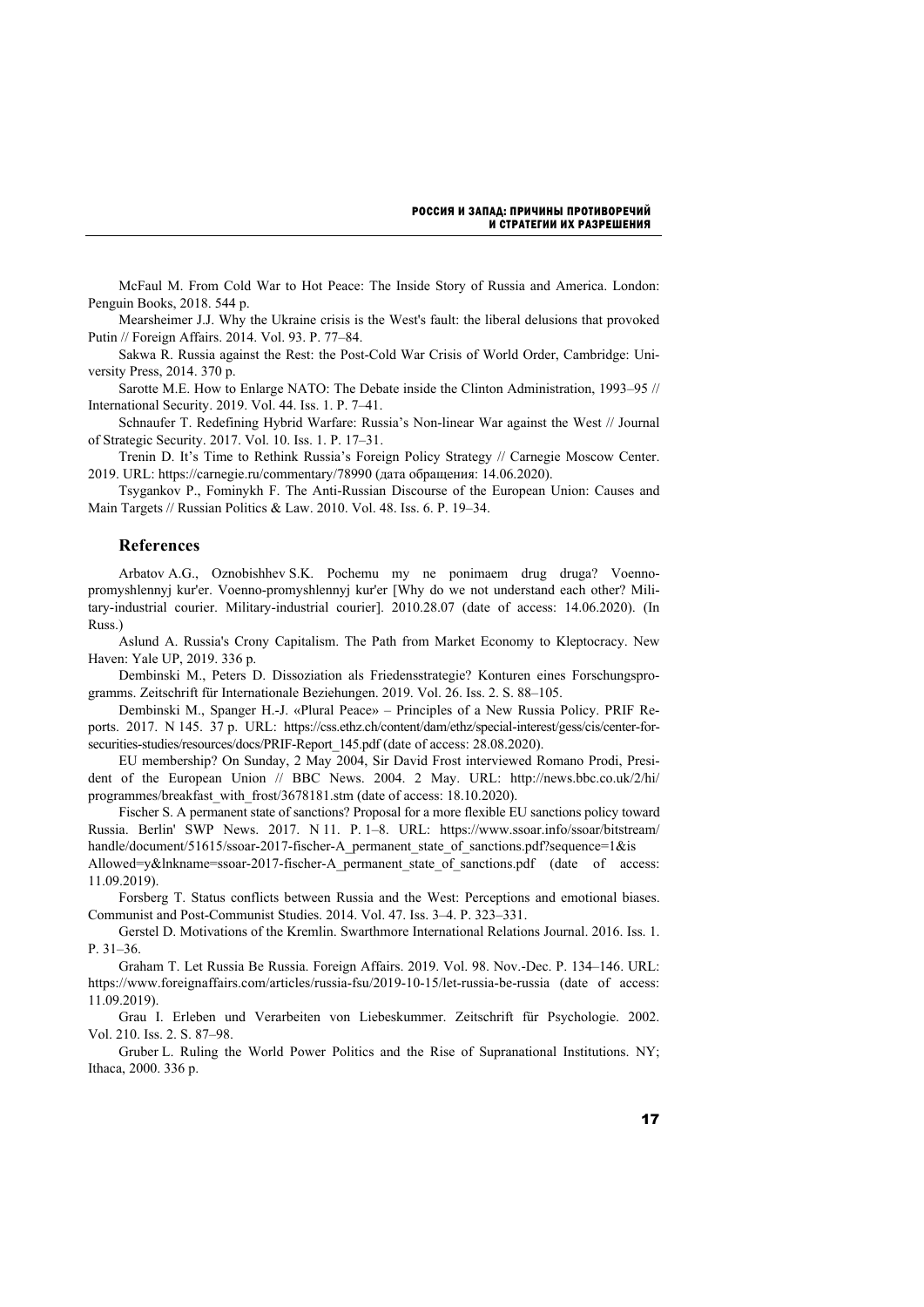Heller R. Russia's quest for respect in the international conflict management in Kosovo. Communist and Post-Communist Studies. 2014. Vol. 47. Iss. 3–4. P. 333–343.

Hill W.H. No Place for Russia. European Security Institutions since 1989. NY; Columbia University Press, 2018. 536 p.

Ivanov I.S. RF i Evropa: ot romantiki k pragmatike [Russia and Europe: from Romance to Pragmatics]. Russian Council for International Affairs: Official Website. 2018.29.01. URL: https://russiancouncil.ru/analytics-and-comments/analytics/rf-i-evropa-ot-romantiki-k-pragmatike/ (date of access: 14.06.2020). (In Russ.)

Kadri L. In Search of «Business not as Unual» with Russia. European Council of Foreign Relations. 2019. May 29. URL: https://ecfr.eu/article/commentary\_business\_not\_as\_usual\_russia\_eu\_us relations/ (date of access: 17.06.2020).

Karaganov S.S. S Vostoka na Zapad, ili Bol'shaja Evrazija. Rossija v global'noj politike [From East to West, or Greater Eurasia. Russia in global politics]. 2016.25.10. URL: https:// globalaffairs.ru/articles/s-vostoka-na-zapad-ili-bolshaya-evraziya/ (date of access: 14.06.2020). (In Russ.)

Kortunov A.V. Bitva pragmatikov so skeptikami. Chto oznachaet vozvrashhenie Rossii v PASE [Battle of pragmatists with skeptics. What does Russia's return to PACE mean?]. Russian Council for International Affairs: Official Website. 2019.28.06. URL: https://russiancouncil.ru/analytics-andcomments/analytics/bitva-pragmatikov-so-skeptikami-chto-oznachaet-vozvrashchenie-rossii-v-pase/ (date of access: 14.06.2020). (In Russ.)

Krastev I., Leonard M. The New European Disorder. European Council on Foreign Relations. 2014. Nov. 20. P. 1–9. URL: https://ecfr.eu/archive/page/-/ECFR117\_TheNewEuropeanDisorder\_ ESSAY.pdf (date of access: 17.06.2020).

Kristensen H., Korda M. United States Nuclear Forces, 2020. Bulletin of the American Scientists. 2020. Vol. 76. Iss. 1. P. 46–60.

Kulesa Ł., Frear T., Raynova D. Leadership Network Managing Hazardous Incidents in the Euro-Atlantic Area: a New Plan of Action. European leadership network. 2016. Nov. 70 p. URL: https://www.europeanleadershipnetwork.org/wp-content/uploads/2017/10/ELN-Managing-Hazardous-Incidents-November-2016.pdf. 2016. Nov. (date of access: 14.06.2020).

Lavenex S. On the fringes of the European peace project: The neighbourhood policy's functionalist hubris and political myopia. The British Journal of Politics and International Relations. 2017. Vol. 19. N 1. P. 63–76.

Lipman M. At the Turning Point to Repression: Why There Are More and More «Undesirable Elements» in Russia. Russian Politics & Law. 2016. Vol. 54. Iss. 4. P. 341–350.

McFaul M. From Cold War to Hot Peace: The Inside Story of Russia and America. London: Penguin Books, 2018. 544 p.

Mearsheimer J.J. Why the Ukraine crisis is the West's fault: the liberal delusions that provoked Putin. Foreign Affairs. 2014. Vol. 93. P. 77–84.

Sakwa R. Russia against the Rest: the Post-Cold War Crisis of World Order, Cambridge: University Press, 2014. 370 p.

Sarotte M.E. How to Enlarge NATO: The Debate inside the Clinton Administration, 1993–95. International Security. 2019. Vol. 44. Iss. 1. P. 7–41.

Schnaufer T. Redefining Hybrid Warfare: Russia's Non-linear War against the West. Journal of Strategic Security. 2017. Vol. 10. Iss. 1. P. 17–31.

Surkov V. Odinochestvo polukrovki (14+). Rossija v global'noj politike [Solitude of a halfbreed (14+). Russia in global politics]. 2018.04.09. URL: https://globalaffairs.ru/articles/ odinochestvo-polukrovki-14/ (date of access: 14.06.2020). (In Russ.)